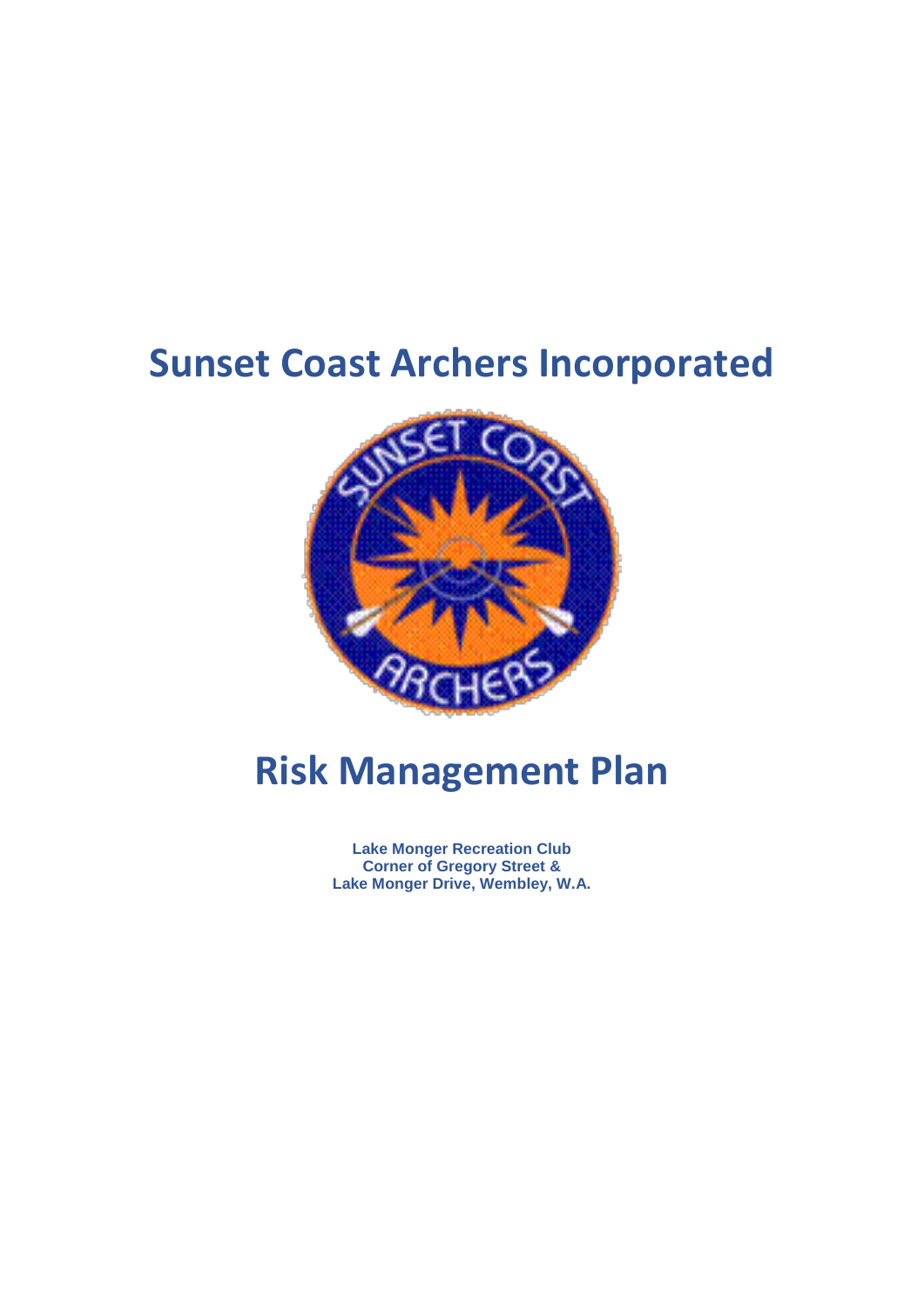# **Table of Contents**

| Appendix A - Risk Identification & Assessment  11 |
|---------------------------------------------------|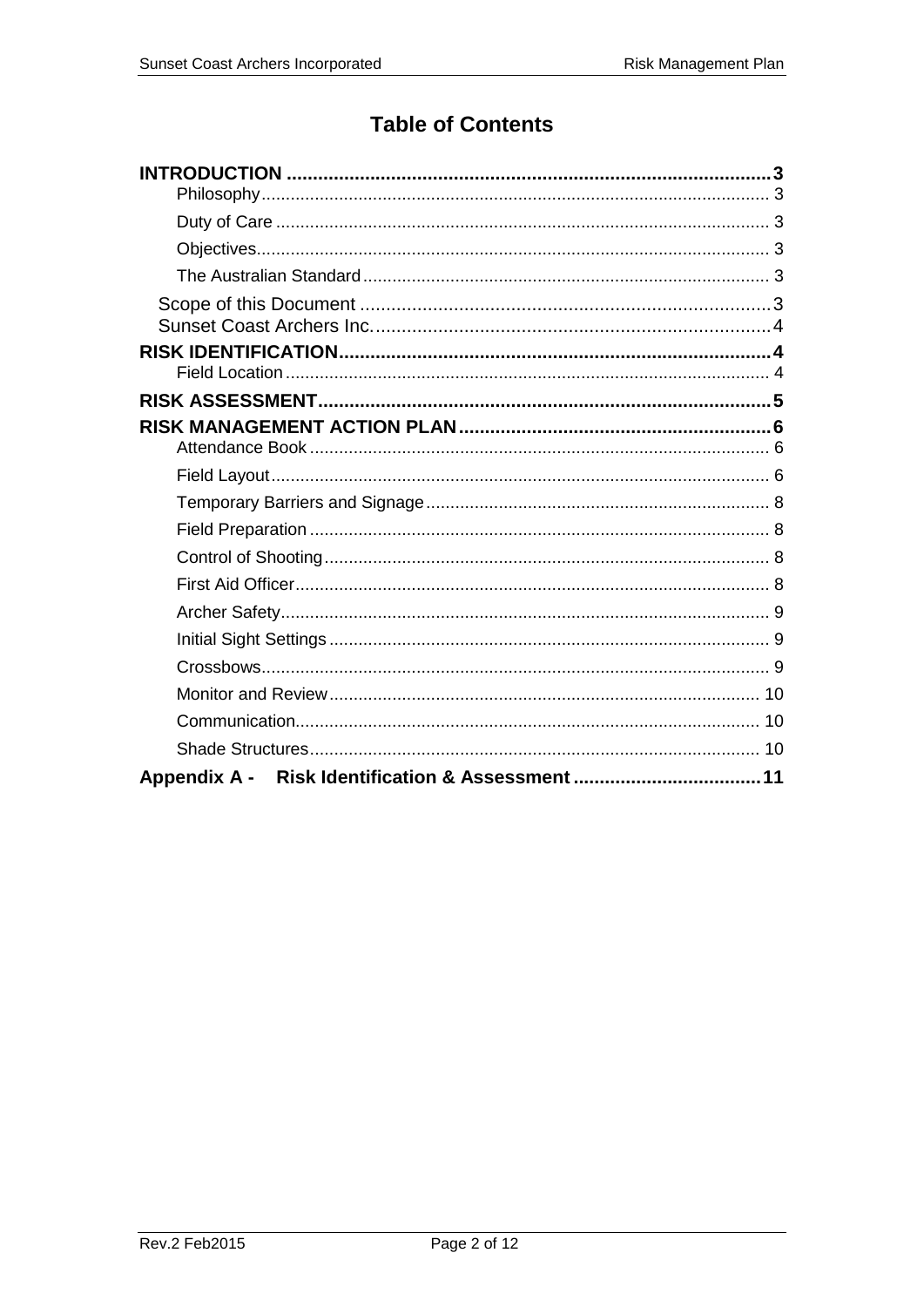# <span id="page-2-0"></span>**INTRODUCTION**

### <span id="page-2-1"></span>**Philosophy**

Sunset Coast Archers Inc is mindful of the risks associated with conducting archery activities and events at club level. In an effort to minimize these risks, Sunset Coast Archers Inc has developed a risk management plan, which will provide a safer sporting environment and experience for club archers and the general public.

## <span id="page-2-2"></span>**Duty of Care**

Sunset Coast Archers Inc and club officials owe a duty of care to participants and spectators in archery events and activities where there is a reasonably foreseeable risk of harm or injury to participants and spectators as a result of their actions. In exercising this duty of care, the law requires officials to take reasonable steps to reduce the likelihood of injury to participants and spectators as a result of those risks, which are foreseeable.

This is the rationale underpinning the Risk Management Plan of Sunset Coast Archers Inc– in this case, the process of identifying risks involved in conducting archery competitions and activities, and then adopting strategies and actions designed to reduce these risks wherever possible.

#### <span id="page-2-3"></span>**Objectives**

- To reduce the incidents of injury to participants, officials, spectators and other persons associated with club archery competitions and activities.
- To provide a fun, healthy and safe sporting environment for individuals to participate and enjoy the sport of archery.
- To minimise potential club liability as a result of poorly managed archery competitions and activities.

## <span id="page-2-4"></span>**The Australian Standard**

The Risk Management methodology adapted by Sunset Coast Archers Inc was developed by Archery Australia (A.A). the governing body of archery in Australia, to which Sunset Coast Archers Inc is affiliated. The A.A. methodology is based on the Australian Standard on Risk Management AS/NZS 4360:1999 and the National Risk Management Guidelines developed by the standing committee on Sport and Recreation (SCORS) risk management working party.

This Risk Management methodology seeks to simplify the steps set out in the Australian Standard, and includes the following stages:

- Risk Identification
- Risk Assessment
- Risk Management Plan (this document)
- Monitoring and Review
- Communication

# <span id="page-2-5"></span>**Scope of this Document**

This document contains the output of Risk Identification and Risk Assessment stages, and details the proposed Risk Management Plan.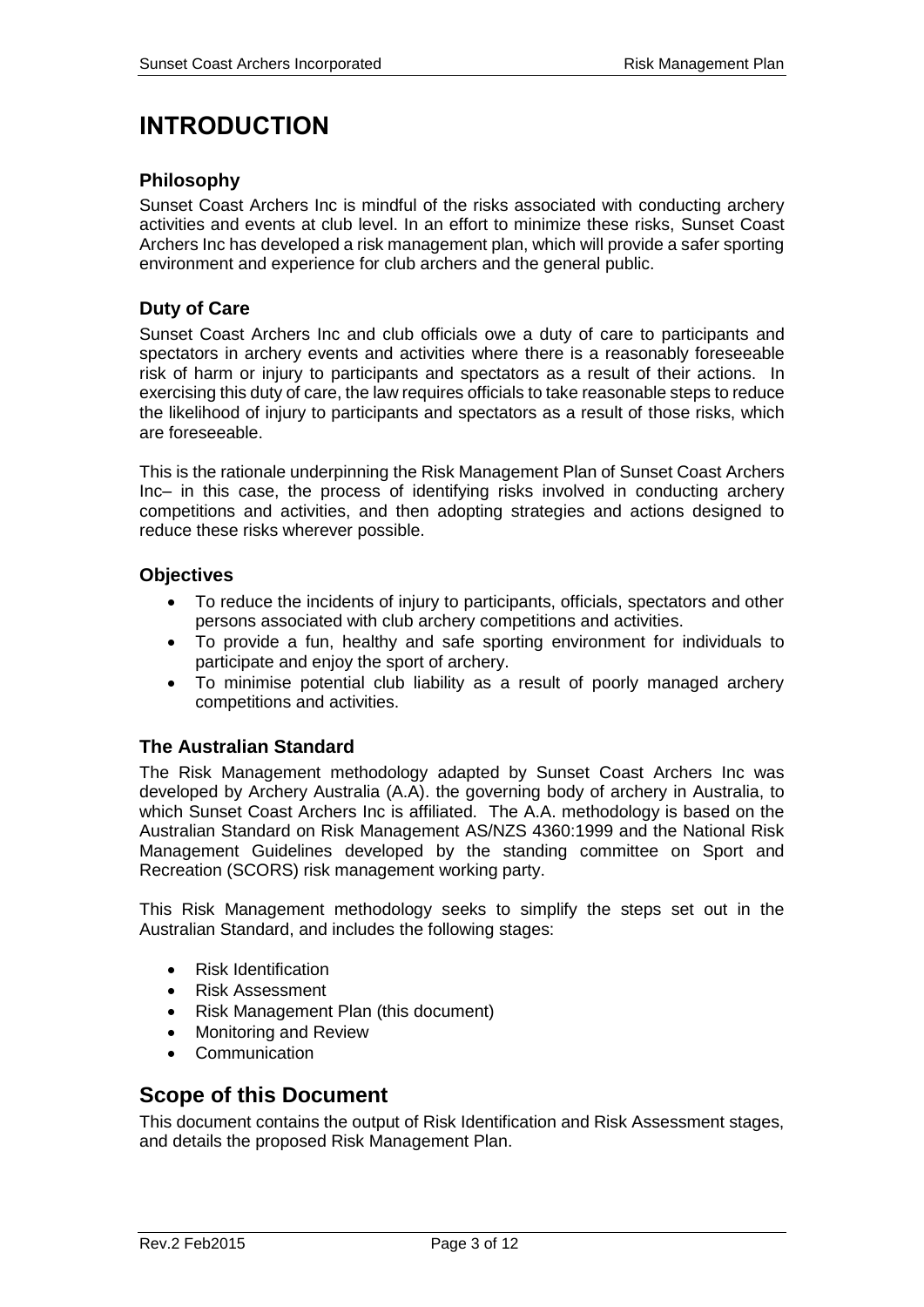# <span id="page-3-0"></span>**Sunset Coast Archers Inc.**

Sunset Coast Archers promotes both social and competitive archery. Sunset Coast Archers Inc is an affiliated club of Archery Australia and Archery Western Australia.

Sunset Coast Archers Inc has its club house and a target field located at Lake Monger Recreation Club - Cnr Gregory Street & Lake Monger Drive, Wembley.

# <span id="page-3-1"></span>**RISK IDENTIFICATION**

Sunset Coast Archers Inc conducted a Risk Assessment of the site. The risks identified along with historical risks associated with the sport of archery are detailed in appendix A.

The risks are grouped into four risk categories:

- **Pre and Post Event/Activities**. Risks associated with the setting up and pulling down of the field and preparation activities of the event.
- **Adjacent Environment.** Risks associated with the nearby environment including areas where archers and members of the general public will traverse or use.
- **Physical Environment.** Risks associated with the immediate field where the archery activity will take place.
- **Personnel.** Risks associated with archers, officials, club members, parents, and spectators who may be involved in club archery activities.

#### <span id="page-3-2"></span>**Field Location**

The area for Target Archery activity is located on the southern end of Lake Monger Recreation Club. See Figure 1.

The area is a flat grassy field, rectangular in shape, facing North-South, and approximately 300m x 90m in size. The field is bounded on the East by the lake, the Southern end by more open field leading to Lake Monger Drive and sealed road along the West boundary known as Gregory Street. The Sunset Coast Archers Inc shared club house and toilets are located at the Northern end of the field.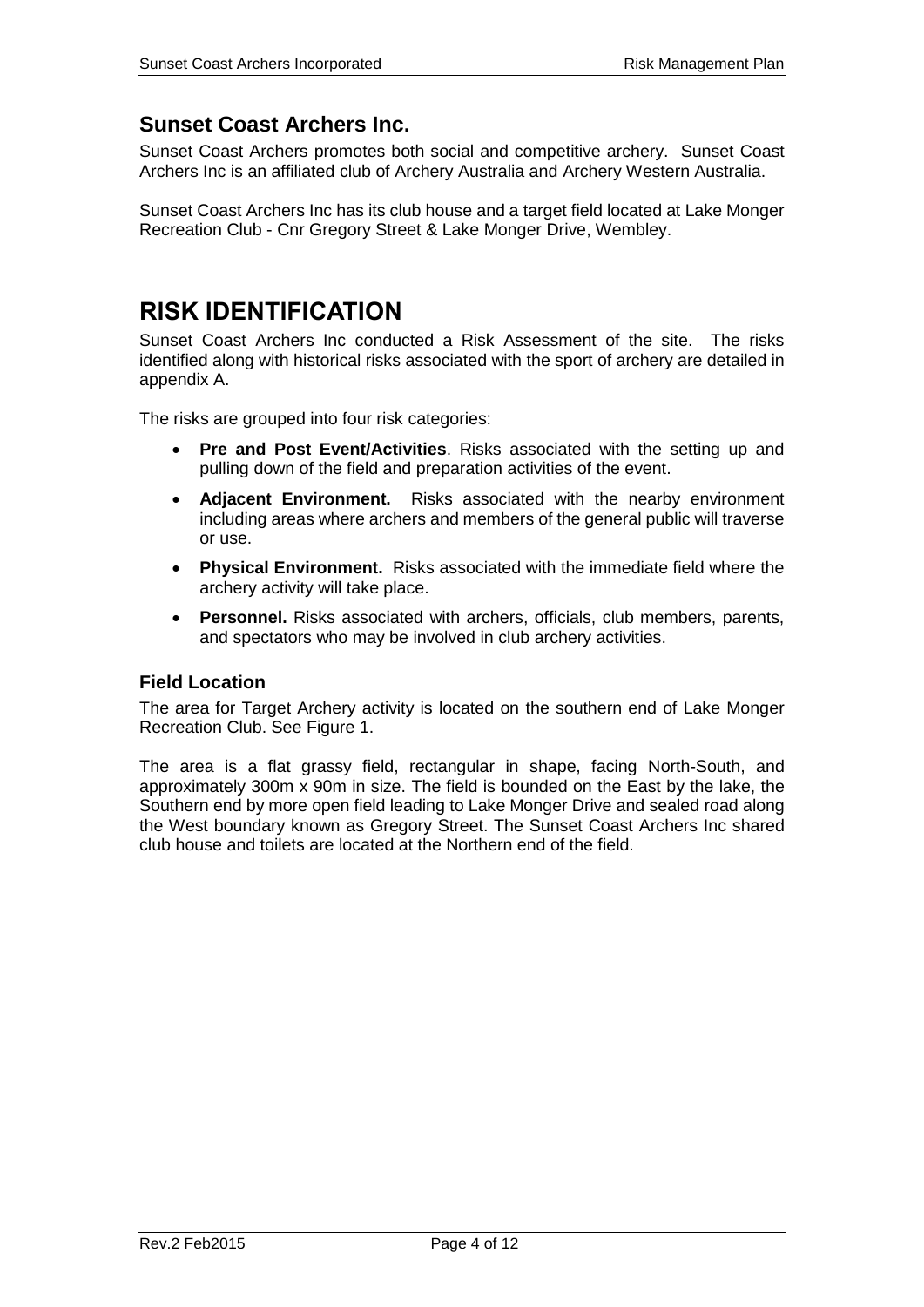

*Figure 1. Target Field Location*

Lake Monger Recreation Club is bounded by Gregory Street and Lake Monger Drive. Access to the field is via the LMRC car parking as is an access point for council vehicles to enter the field.

The field is not used for any other organised activity. The field appears to be well drained.

# <span id="page-4-0"></span>**RISK ASSESSMENT**

Having identified risks they are then rated according to the following HazPak table:

|                                                                                                                                                      | 2. How likely is it to be that bad? |                     |                      |                               |  |
|------------------------------------------------------------------------------------------------------------------------------------------------------|-------------------------------------|---------------------|----------------------|-------------------------------|--|
| <b>1.</b> How severely could it                                                                                                                      | very likely                         | likely              | unlikely             | very unlikely                 |  |
| hurt someone? or<br>how ill could it make                                                                                                            | could                               | could               | could<br>happen, but | could happen,<br>but probably |  |
| someone?                                                                                                                                             | happen any<br>time                  | happen<br>some time | very rarely          | never will                    |  |
| kill or cause<br>permanent disability or<br>ill health                                                                                               |                                     |                     |                      |                               |  |
| long term illness or<br>serious injury                                                                                                               | 1                                   |                     | 3                    |                               |  |
| medical attention and<br>several days off work                                                                                                       | 2                                   |                     |                      |                               |  |
| first aid needed                                                                                                                                     | 3                                   |                     | h                    |                               |  |
| The numbers show you how important it is to do something:<br>1 top priority: do something immediately, to 6 low priority: do something when possible |                                     |                     |                      |                               |  |

*Table 1. HazPak table*.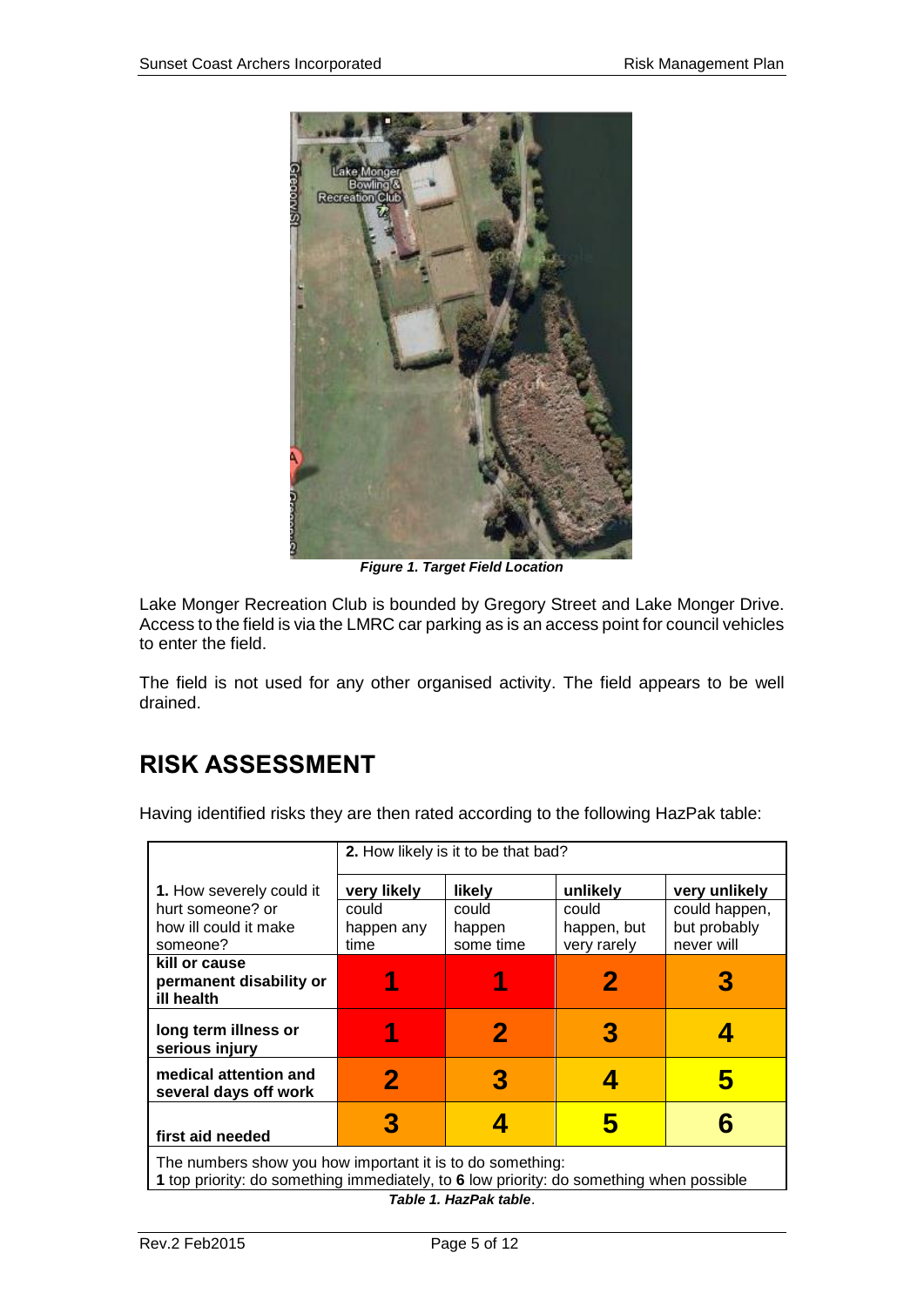# <span id="page-5-0"></span>**RISK MANAGEMENT ACTION PLAN**

While the sport of archery may at first glance appear to be an inherently dangerous sport, the safety record of the sport is excellent. This is largely due to careful planning, training and the implementation of specific safety measures. The specific safety measures to be implemented in addition to the generic safety measures already in place, to address the identified risk associated with target archery activities at the Lake Monger Recreation Club are detailed here.

# <span id="page-5-1"></span>**Attendance Book**

All archers, coaches and officials will be required to sign the attendance book prior to shooting. Only Sunset Coast Archers Inc members and official visitors of Sunset Coast Archers Inc are permitted to shoot.

Only archers, coaches and officials will be permitted onto the Field of Play and only after the explicit direction of the DOS. All other parents, spectators and general public will be restricted to the areas outside the caution signs and barrier fencing.

## <span id="page-5-2"></span>**Field Layout**

While there are many ways to layout a target field, it is proposed to use a layout which allows for up to fifteen (15) targets at varying distances to be shot simultaneously, while maximising the safety zones around the targets. In this layout, all archers will shoot at the same time in a Southerly direction from a common shooting line located at the Northern end of the field. The common shooting line also avoids the need for additional safety zones between archers shooting different distances.

The field layout will be set up to ensure a clear safety zone on no less than 20m either side of the field of play. This area will be suitably fenced with bunting and sign posted.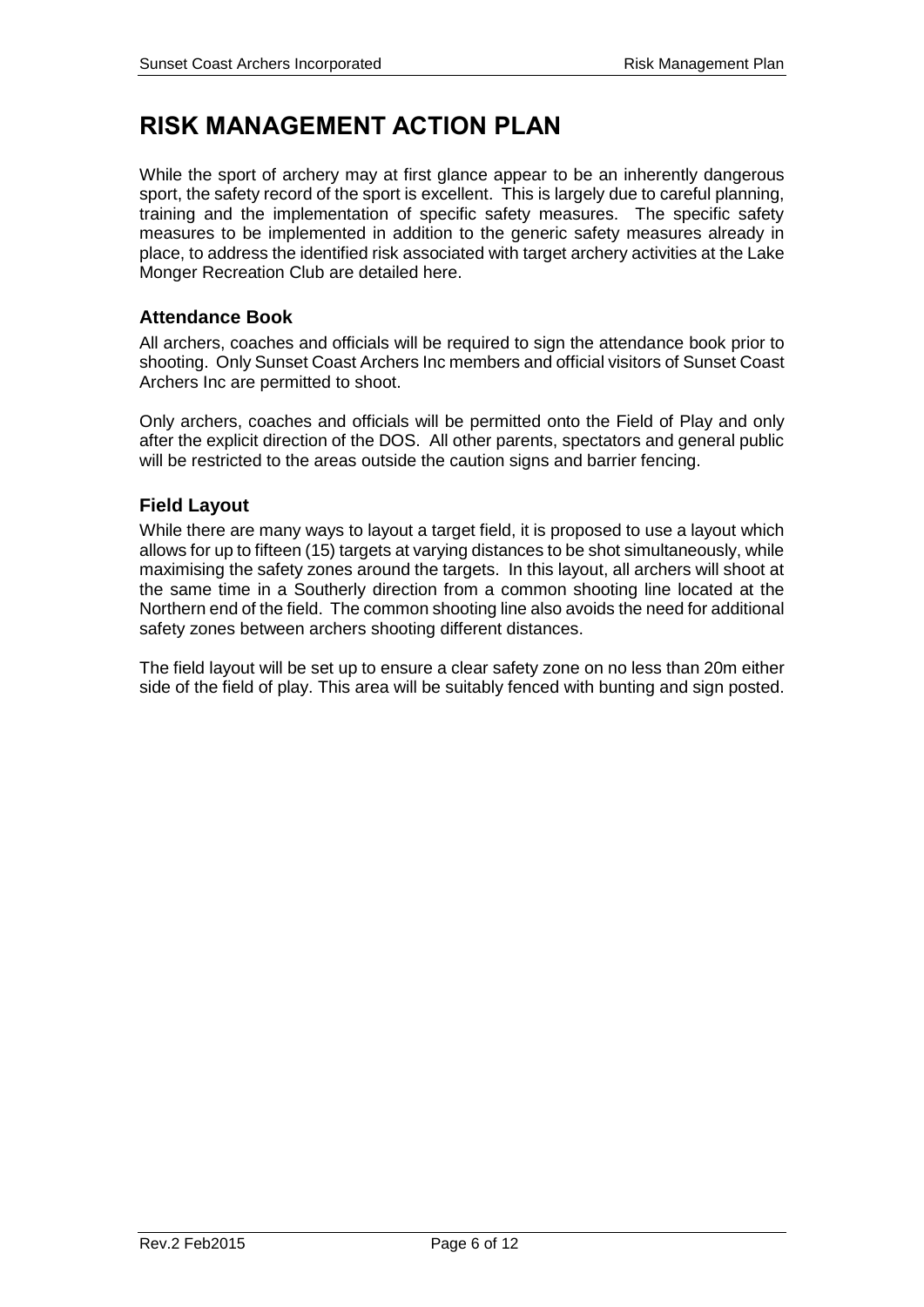

*Figure 2. Target Field Layout*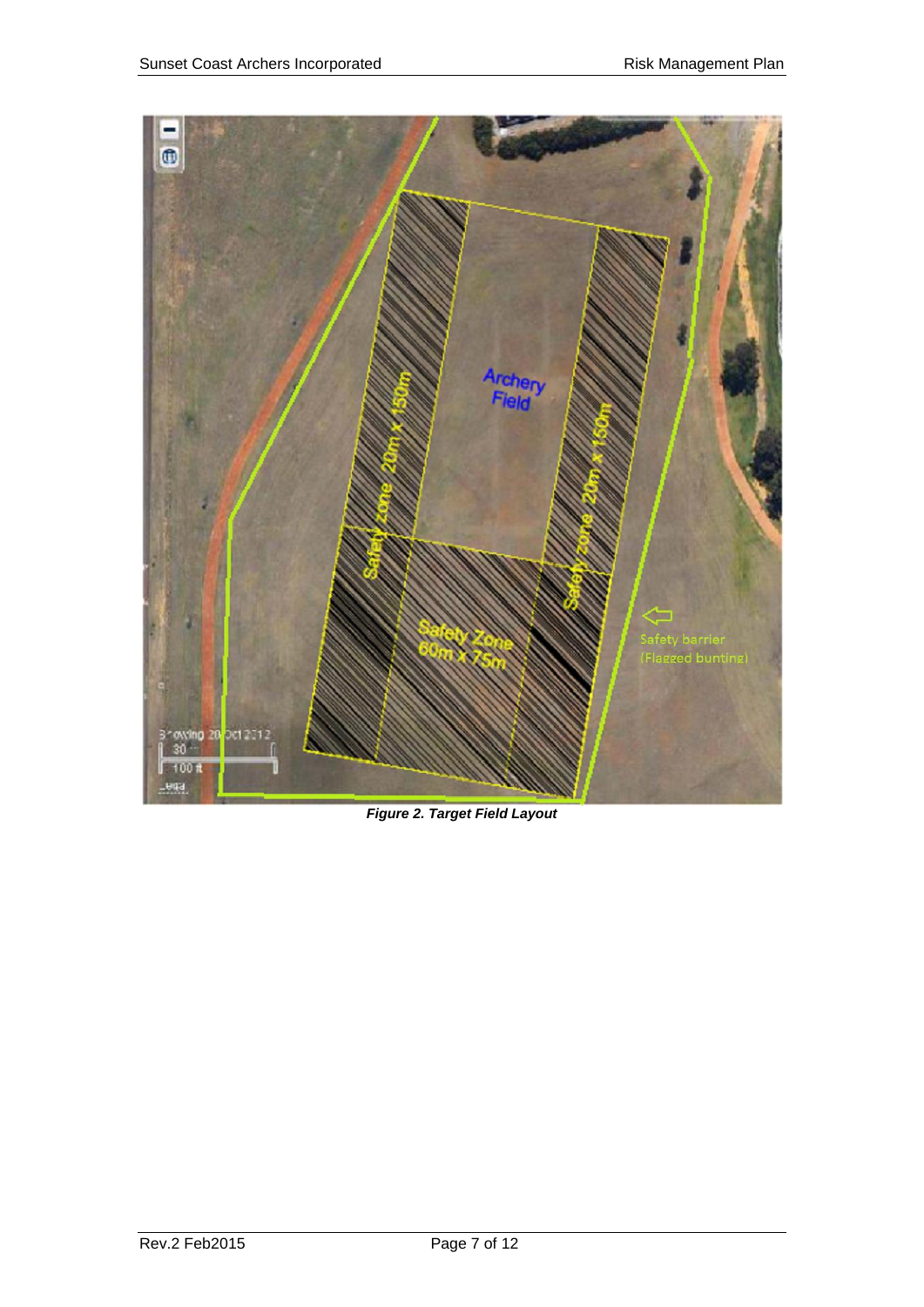### <span id="page-7-0"></span>**Temporary Barriers and Signage**

A temporary barrier fence will be setup by Sunset Coast Archers Inc at the Southern end of the field as shown in Figure 3, to stop general public from wandering onto the Field of Play and potentially into the Safety Exclusion Zone around the targets. The barrier fencing will consist of bunting suspended by posts every 30m. The barrier will extend around the complete Eastern, Southern and Western edges of the outer perimeter area.

In addition to the bunting fencing, safety signs stating "*Caution Archery*" will also be **C** erected along the three boundaries of the Field of Play. **a**

Sunset Coast Archers Inc will arrange for the installation and removal of the temporary **P** barrier fencing and warning signage at every shoot. **r a**

#### <span id="page-7-1"></span>**Field Preparation**

The field is in reasonable condition for use as a target field. The only areas that really play any active role in the activity are: the shooting line where archers stand to shoot their arrows and the targets where arrows land. **m 0 A e a**

The *shooting line* is a flat area approximately 30m long and 3m wide. This will allow sufficient room for up to 40 archers (if required) and their equipment. This area is usually clear and mowed (by Town of Cambridge) for the comfort of the archers and their equipment. A line is marked on the ground by a rope and represents the shooting line. The distance to the targets is measured from this line.

The *target* area is also a flat area. The location of the targets is measured from the shooting line up to a maximum distance of 90m to the centre of the target.

## <span id="page-7-2"></span>**Control of Shooting**

The Director of Shooting (DOS) will be located near the shooting line at the Southern end of the field and will have a clear view of the Field of Play and the access points to the field.

The DOS will use the following whistle blasts to control the shooting:

- **Two (2) Blasts:** Come to shooting line and prepare to shoot
- **One (1) Blast:** Commence shooting.
- **Three (3) Blasts:** Stop shooting, score & retrieve arrows.
- **Multiple Blasts:** Danger, stop shooting immediately.

Shooting will not commence until the Field of Play is clear. Shooting must cease if the Field of Play is not clear or if so directed by the DOS. Officials will be courteous at all time to members of the public when directing them from the Field of Play.

## <span id="page-7-3"></span>**First Aid Officer**

At least one member trained in basic first aid will be designated as the first aid officer and will be present at major events. The first aid officer shall have a well stocked first aid kit.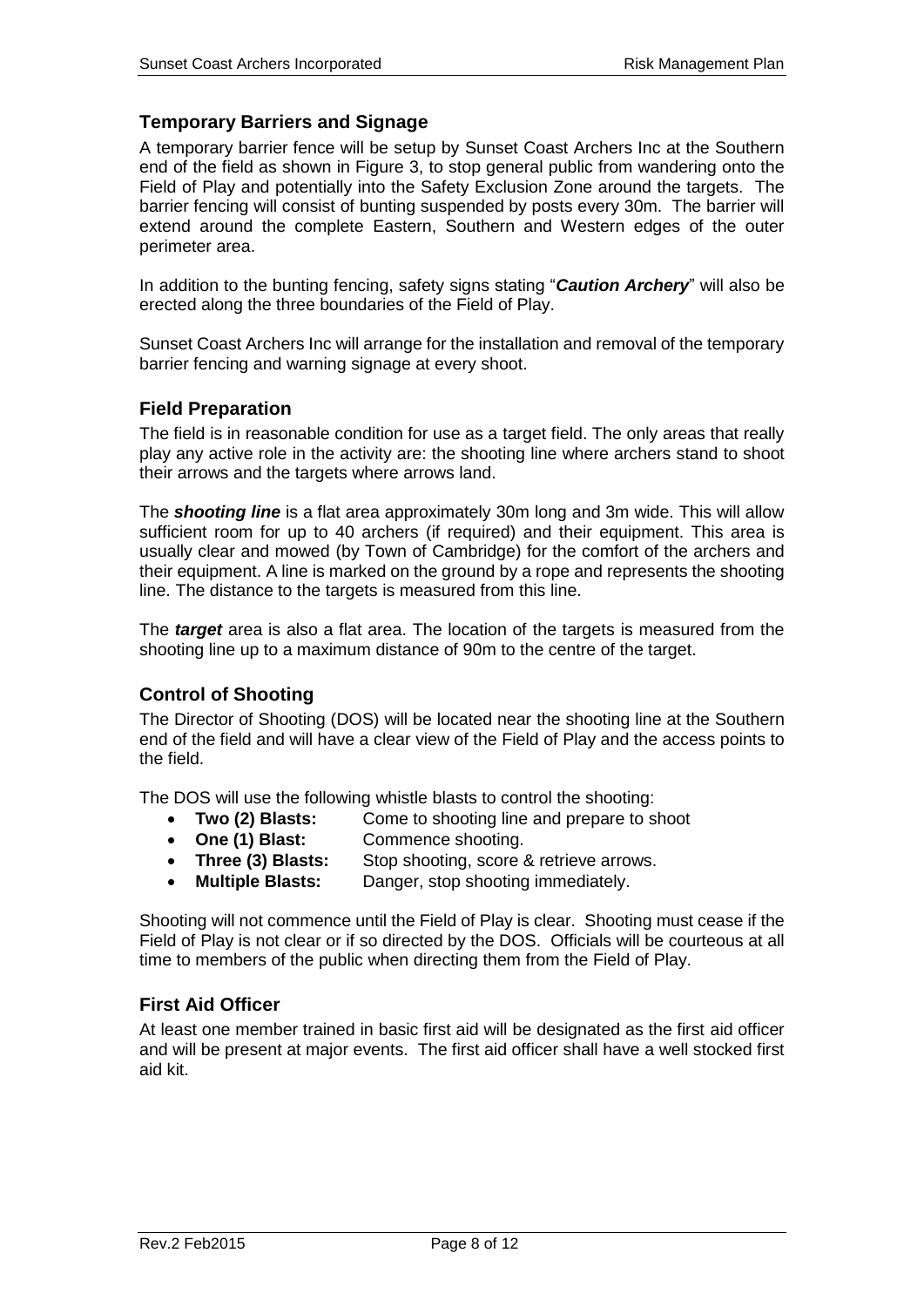# <span id="page-8-0"></span>**Archer Safety**

New archers cannot shoot on outside targets unless they have completed the Sunset Coast Archers Inc beginner's course or are supervised by a Club official.

All archers are to be suitably attired. This includes a hat, closed shoes and close fitting clothes. Sandals or open toed shoes are not permitted while shooting or on the Field of Play. Sun lotion should be applied before shooting and re-applied at regular intervals if shooting for long periods in the sun.

Archers are advised to provide sufficient drinking water for their own use. Toilet facilities are available in the Club house.

Alcohol and prohibited drugs (refer to AA anti-doping policy) must not be consumed by anyone prior to or while shooting. No person may shoot while under the influence of alcohol or prohibited drugs. Smoking is not permitted within the Field of Play or the Club house.

Headphones or ear coverings must not be worn while shooting on the Field of Play, as this may prevent an archer hearing any warning signals.

Archers should take care when approaching the targets and be mindful of arrows lodged in the ground.

#### <span id="page-8-1"></span>**Initial Sight Settings**

Once an archer has a sight setting for a particular distance the arrows will land very close to the target area. Archers without initial sight settings will be required to aim at the shorter targets first to ensure that any arrow overshoot is within the safety exclusion zone. Once the sight setting for the short target is established they can then increase the setting for the longer targets.

#### <span id="page-8-2"></span>**Crossbows**

Sunset Coast Archers do not support the use of crossbows at its shoots.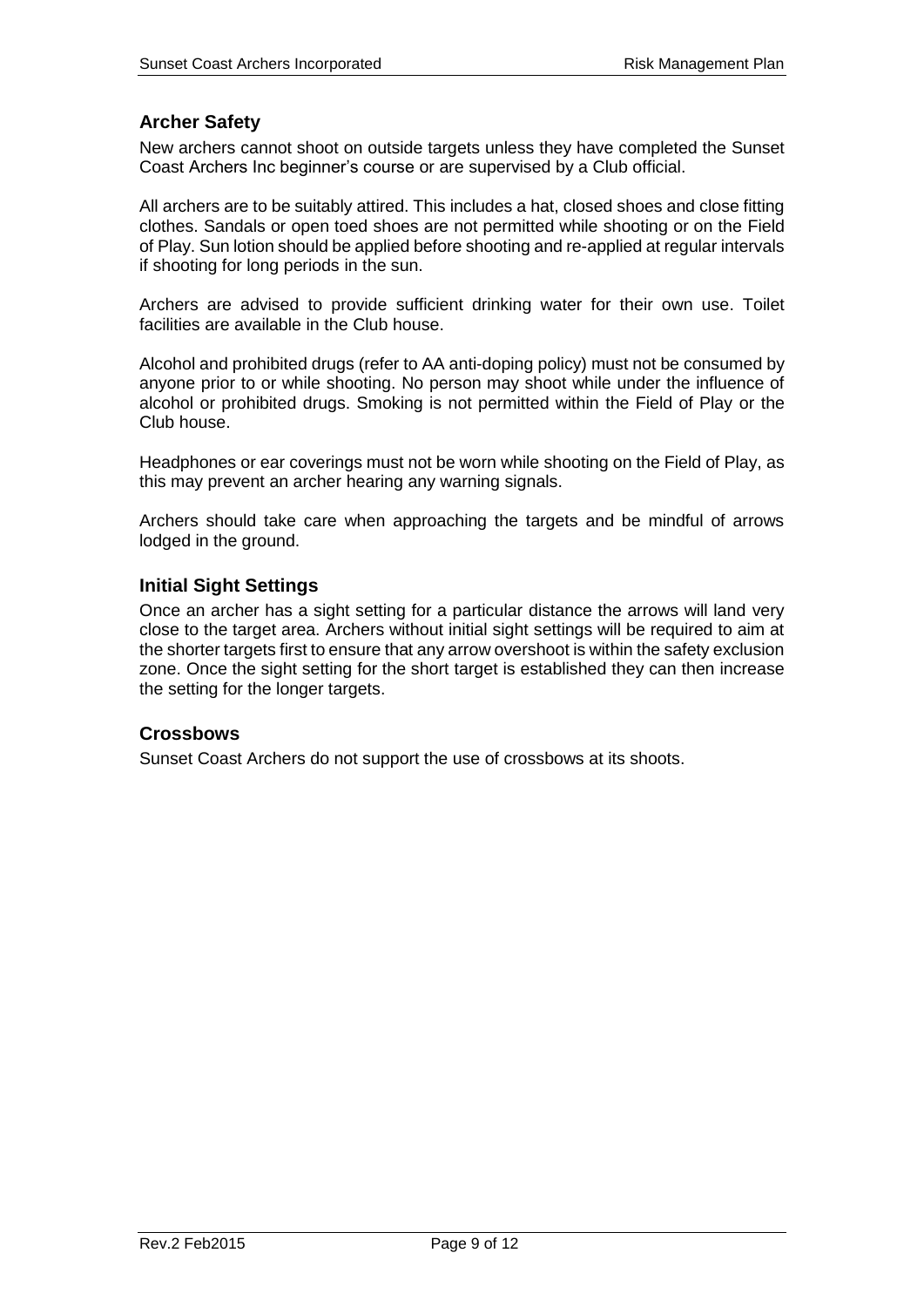### <span id="page-9-0"></span>**Monitor and Review**

Sunset Coast Archers Inc shall regularly monitor and review this document to ensure it is kept up to date and relevant to the risks identified in Appendix A Risk Identification & Assessment.

#### <span id="page-9-1"></span>**Communication**

It is essential that all club members and participants in club programs at Sunset Coast Archers Inc are familiar with this document. A copy shall be kept in the club house and on the Club's website 'About' page.

Membership of archery clubs is constantly changing and as such all members should ensure that new members are introduced to the risk management policy and obligations as part of their introduction into club life.

New members should also be familiar with the Sunset Coast Archers Inc Members' Handbook which includes general safety and equipment safety issues relevant to ensuring that the club's archery activities are conducted safely at all times.

#### <span id="page-9-2"></span>**Shade Structures**

There are no natural or permanent shade facilities at the shooting field. To provide refuge from heat and rain Sunset Coast Archers will erect 6m x 3m pavilions to meet the needs of the participating archers. It is essential that all pavilions are pegged at the base of the poles and all 6 guy ropes are also pegged. Appropriate length pegs are to be used to secure both poles and guy ropes.



Care must be taken when erecting and folding the pavilions. A minimum of four people with be involved in both setup and folding activities.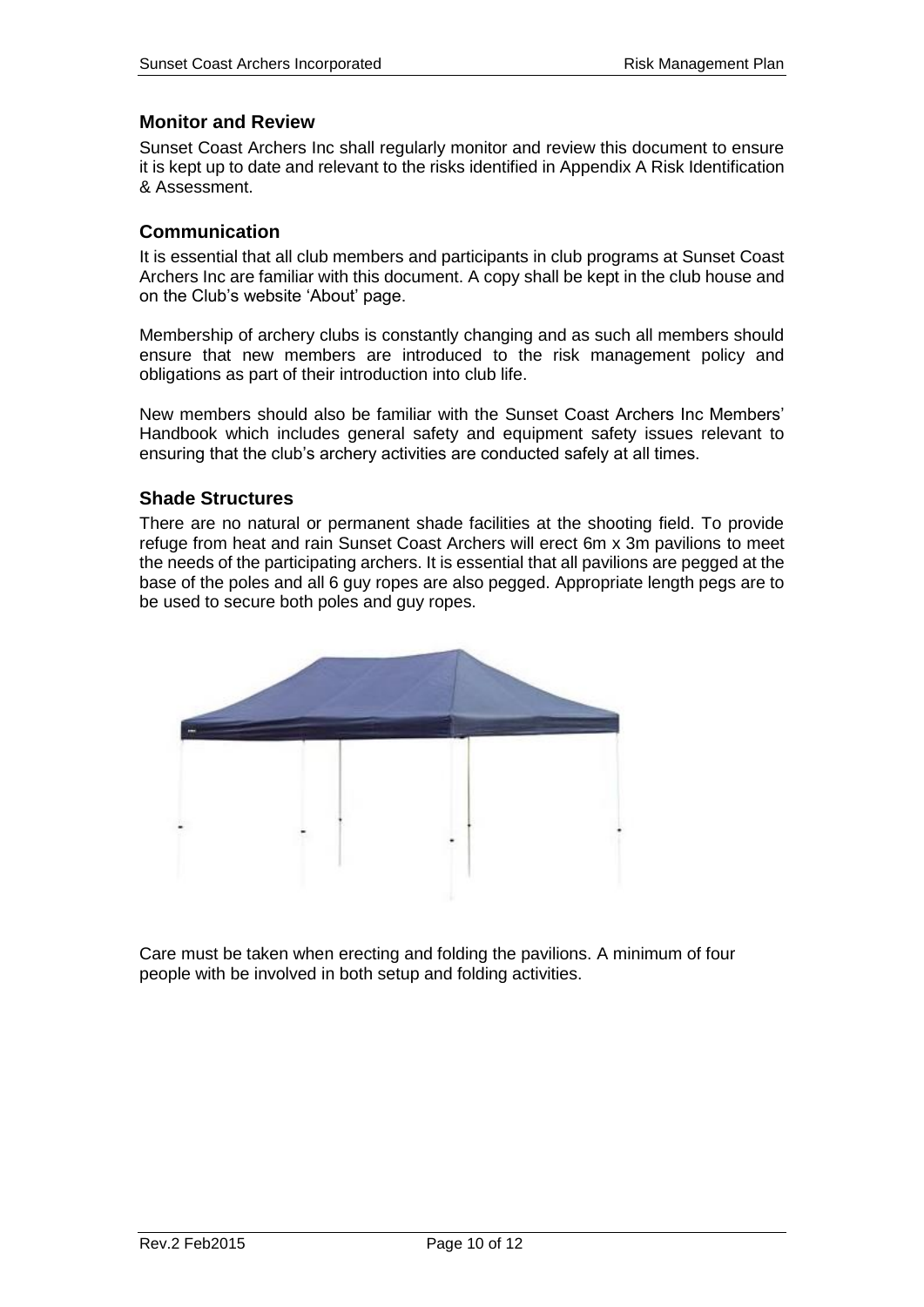|  | <b>Appendix A - Risk Identification &amp; Assessment</b> |
|--|----------------------------------------------------------|
|--|----------------------------------------------------------|

<span id="page-10-0"></span>

| <b>Risk No.</b> | <b>Risk Description</b>                                  | <b>Risk</b><br><b>Assessment</b> | <b>Risk Mitigation Action</b>                                                                                                                                                                                                                                                                                                                                                                     | <b>Risk Assessment</b><br>after Mitigation |
|-----------------|----------------------------------------------------------|----------------------------------|---------------------------------------------------------------------------------------------------------------------------------------------------------------------------------------------------------------------------------------------------------------------------------------------------------------------------------------------------------------------------------------------------|--------------------------------------------|
|                 | Unauthorised access to Field<br>of Play during shooting. |                                  | The field layout shall be designed to maximise the safety exclusion<br>zone around the targets as prescribed in <b>Archery Australia Safety</b><br>Guidelines, p 9-12. The safety zone will be a minimum 30m behind<br>the longest target, and a minimum 20m to each side of the field of<br>play. This is the likely area where an arrow will hit the ground under<br>the worst case conditions. | 6                                          |
|                 |                                                          |                                  | All archers will shoot from a common shooting line separated by a<br>minimum 10m from the flight-path of arrows shot at the longer<br>distances. No archers, spectators or members of the public will be<br>allowed within the Field of Play while shooting is in progress.                                                                                                                       |                                            |
|                 |                                                          |                                  | A barrier fence and caution signs will be installed at the Southern<br>end of the Field of Play, and approx 30m along the Eastern and<br>Western side of the field.                                                                                                                                                                                                                               |                                            |
|                 |                                                          |                                  | Shooting is controlled by the DOS at all times. Shooting shall stop<br>immediately if a person or animal enters the Field of Play.                                                                                                                                                                                                                                                                |                                            |
| 2               | Arrows overshooting Field of<br>Play.                    | $\overline{2}$                   | Initial sight setting shall be done on shorter targets first. Officials<br>will check initial sight settings prior to first arrow.                                                                                                                                                                                                                                                                | 6                                          |
| 3               | <b>High Winds or Poor Visibility</b>                     | 2                                | The DOS will continually check shooting conditions and will stop<br>shooting if conditions deteriorate to the extent that arrows might<br>land outside the safety exclusion zone.                                                                                                                                                                                                                 | 6                                          |
| 4               | Archer Inexperience                                      | 3                                | Only experienced archers will be allowed to shoot longer distances.                                                                                                                                                                                                                                                                                                                               | 6                                          |
|                 |                                                          |                                  | Beginners, new to archery, will shoot shorter distances only<br>following the successful completion of a beginner's course.                                                                                                                                                                                                                                                                       |                                            |